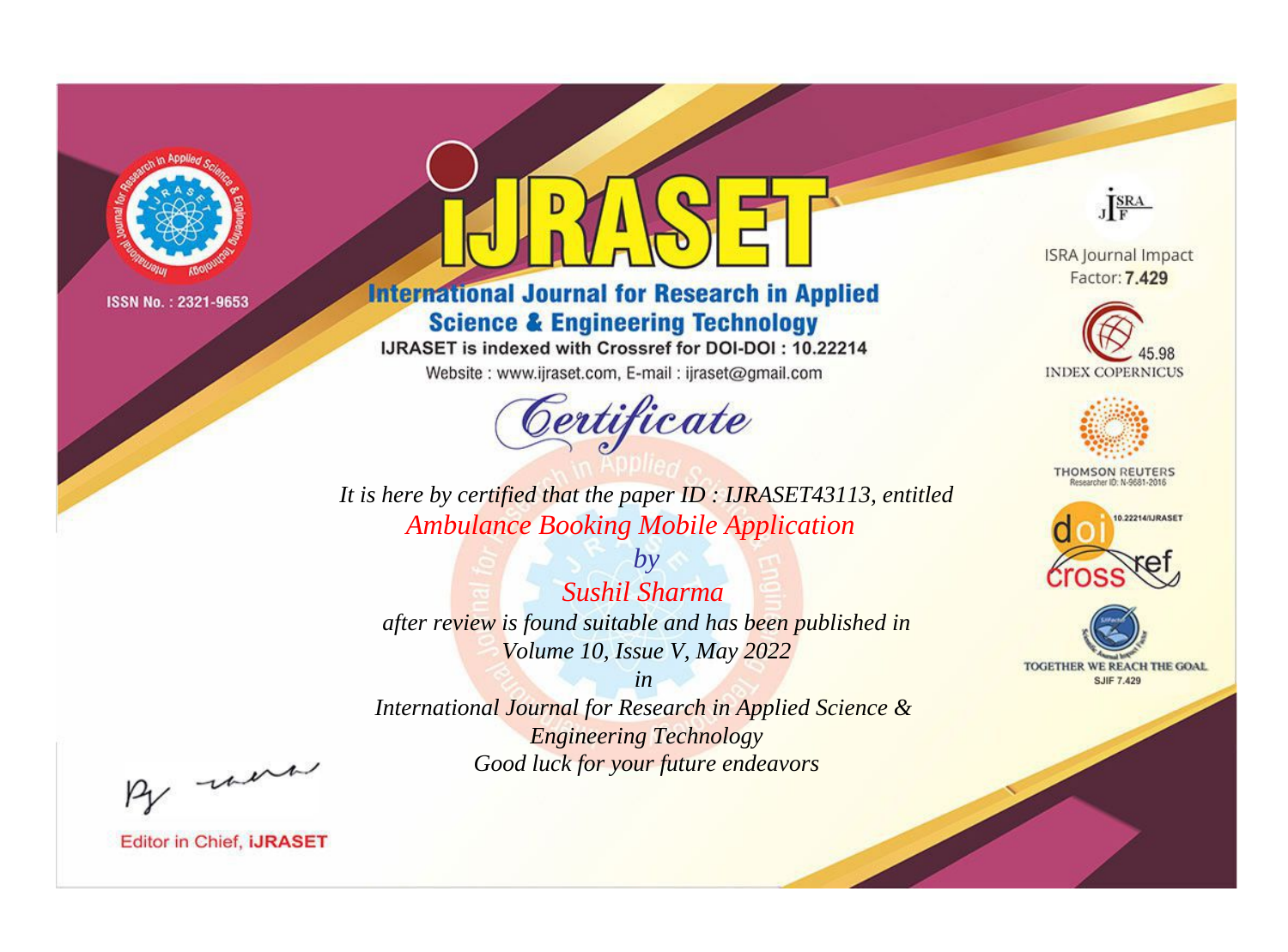

# **International Journal for Research in Applied Science & Engineering Technology**

IJRASET is indexed with Crossref for DOI-DOI: 10.22214

Website: www.ijraset.com, E-mail: ijraset@gmail.com



JERA

**ISRA Journal Impact** Factor: 7.429





**THOMSON REUTERS** 



TOGETHER WE REACH THE GOAL **SJIF 7.429** 

It is here by certified that the paper ID: IJRASET43113, entitled **Ambulance Booking Mobile Application** 

 $b\nu$ **Uma Tomar** after review is found suitable and has been published in Volume 10, Issue V, May 2022

 $in$ International Journal for Research in Applied Science & **Engineering Technology** 

Good luck for your future endeavors

By morn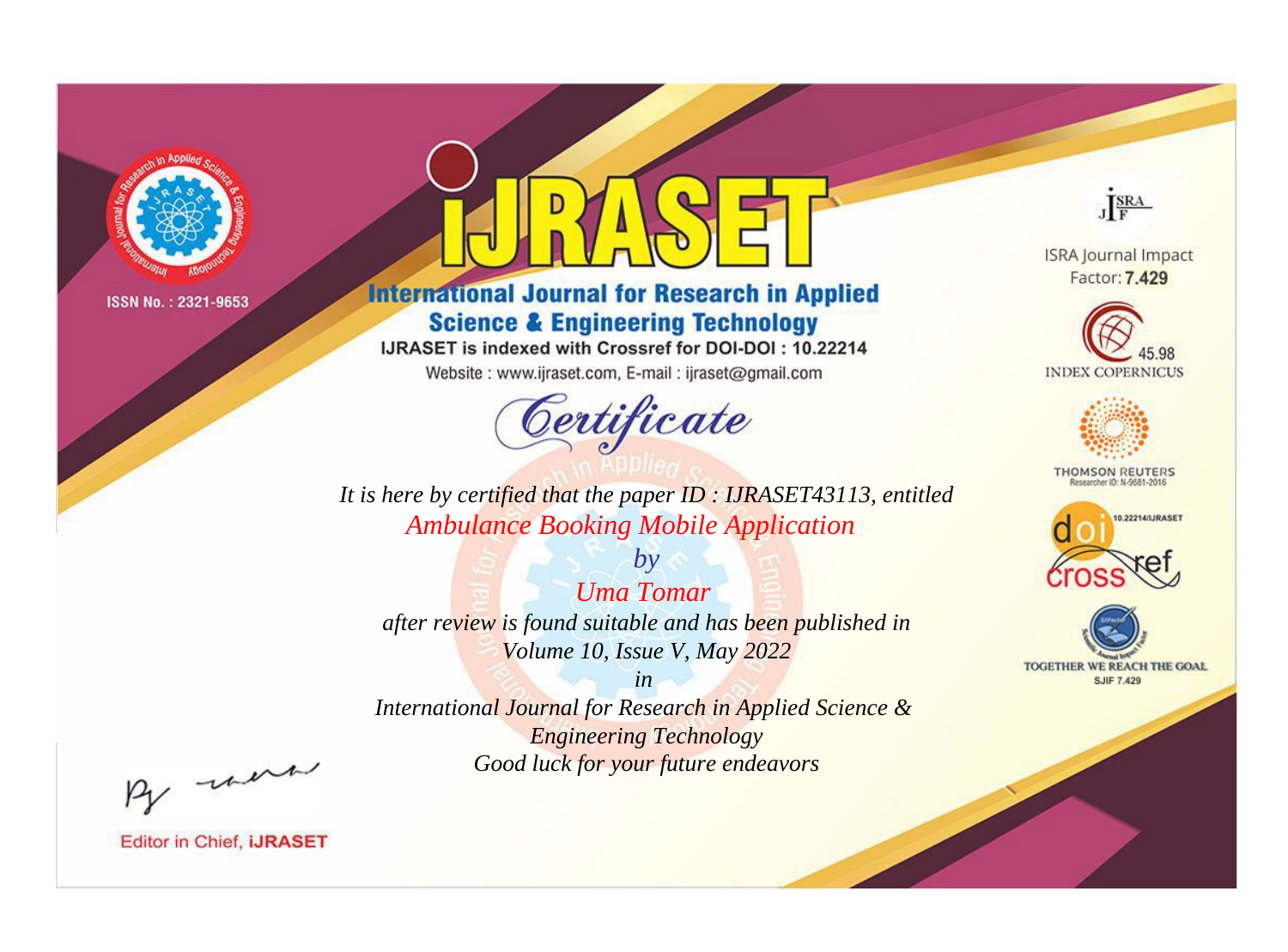

# **International Journal for Research in Applied Science & Engineering Technology**

IJRASET is indexed with Crossref for DOI-DOI: 10.22214

Website: www.ijraset.com, E-mail: ijraset@gmail.com



JERA

**ISRA Journal Impact** Factor: 7.429





**THOMSON REUTERS** 



TOGETHER WE REACH THE GOAL **SJIF 7.429** 

*It is here by certified that the paper ID : IJRASET43113, entitled Ambulance Booking Mobile Application*

*Sarthak after review is found suitable and has been published in Volume 10, Issue V, May 2022*

*by*

*in* 

*International Journal for Research in Applied Science & Engineering Technology Good luck for your future endeavors*

By morn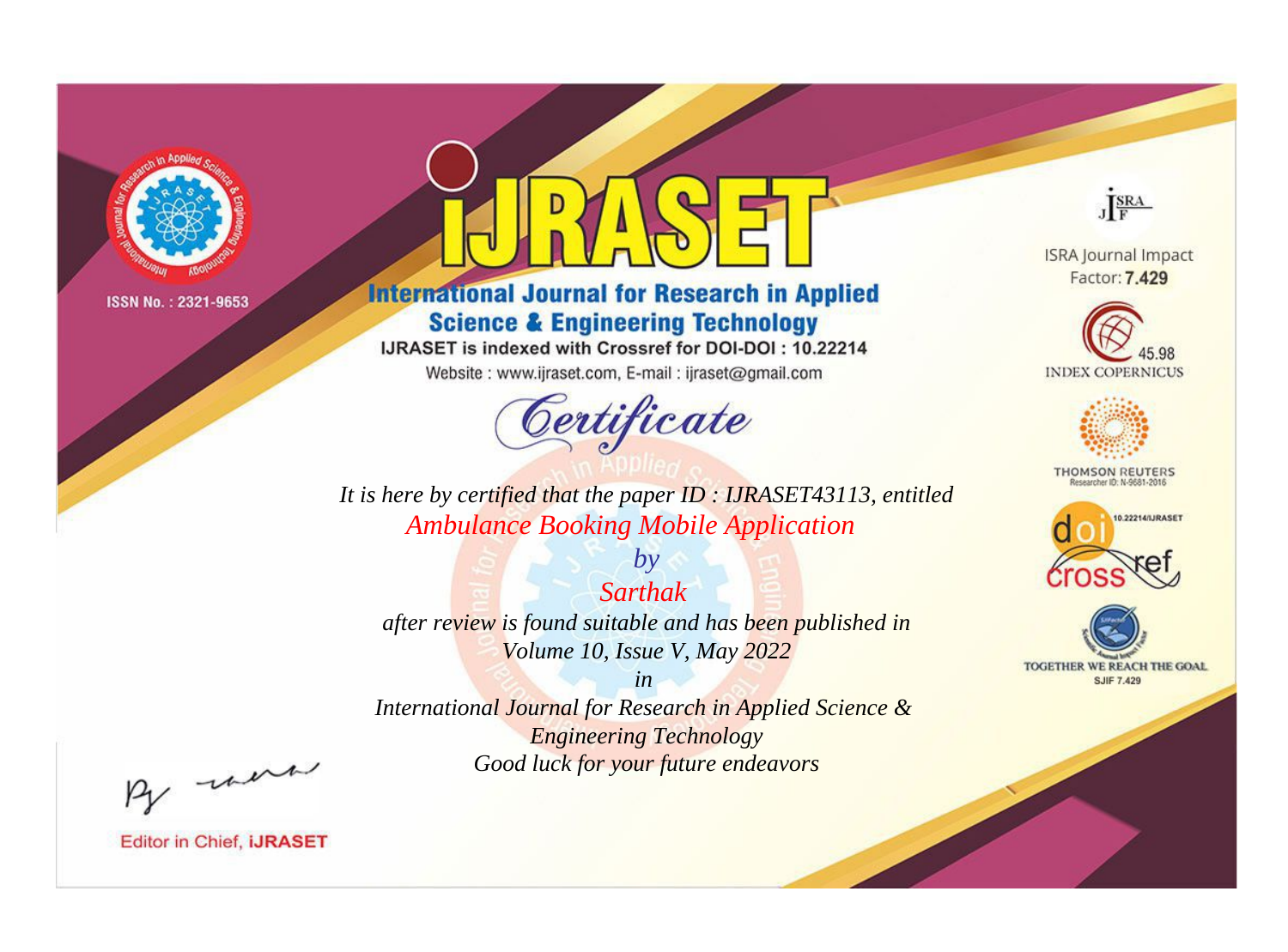

# **International Journal for Research in Applied Science & Engineering Technology**

IJRASET is indexed with Crossref for DOI-DOI: 10.22214

Website: www.ijraset.com, E-mail: ijraset@gmail.com



JERA

**ISRA Journal Impact** Factor: 7.429





**THOMSON REUTERS** 



TOGETHER WE REACH THE GOAL **SJIF 7.429** 

*It is here by certified that the paper ID : IJRASET43113, entitled Ambulance Booking Mobile Application*

*by Piyush Saini after review is found suitable and has been published in Volume 10, Issue V, May 2022*

*in* 

*International Journal for Research in Applied Science & Engineering Technology Good luck for your future endeavors*

By morn